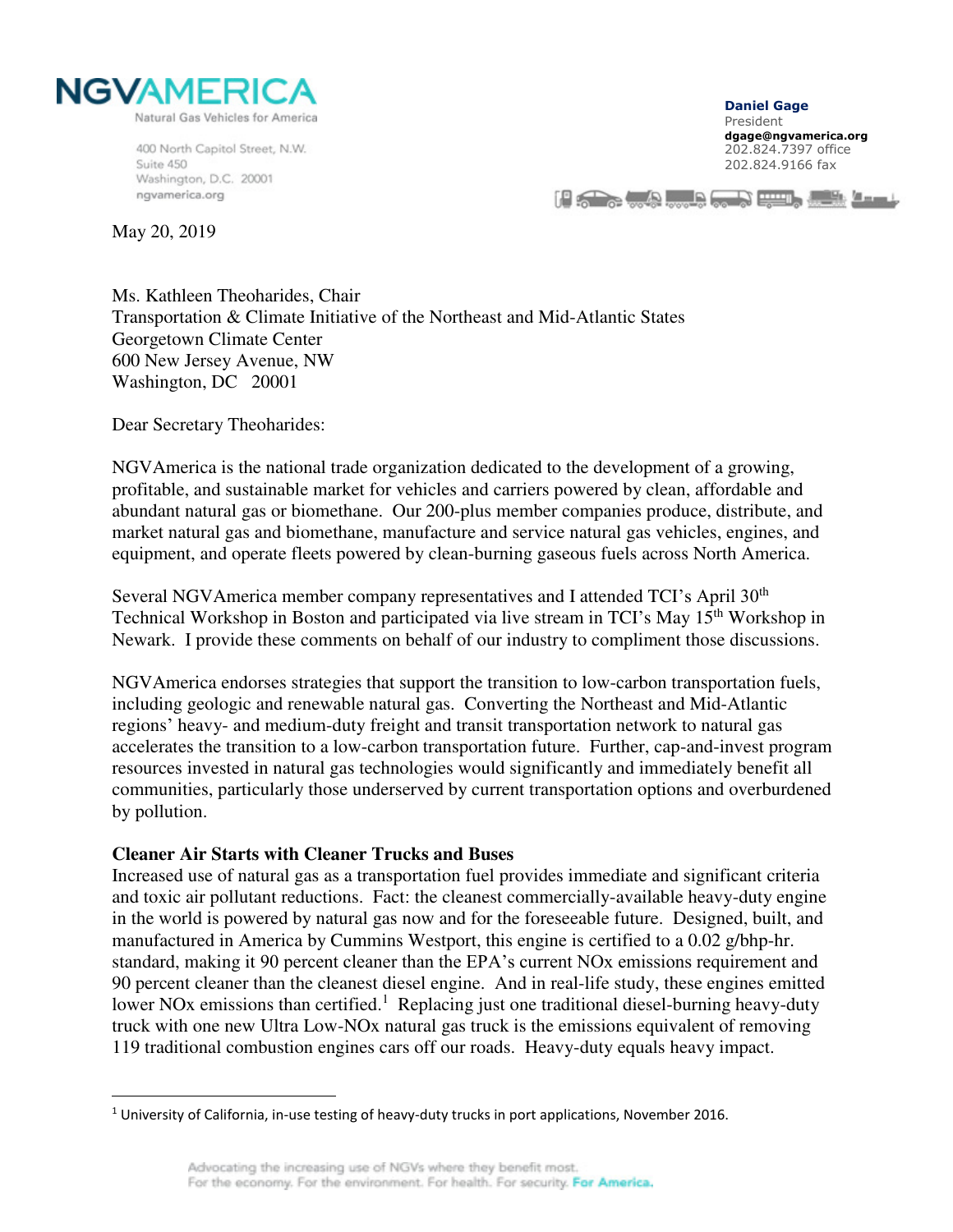## **Carbon-Neutral/Negative Freight with RNG**

Natural gas engines offer significant climate change benefits. Compared to diesel, natural gas engines fueled with geologic natural gas reduce  $CO<sub>2</sub>$  and greenhouse gas emissions by up to 17 percent. When fueled with renewable natural gas (RNG or biomethane) captured from agricultural, food, landfill or wastewater, even greater  $CO<sub>2</sub>$  and greenhouse gas benefits are achieved, up to 125 percent lower than diesel. Fueling with RNG is carbon-neutral, even carbonnegative, depending on the feed stock.<sup>2</sup> No better commercially-available and deployable alternative fuel option currently exists for the heavy-duty sector.

## **Address Noise Pollution**

Natural gas vehicle technology affordably addresses noise pollution in urban neighborhoods. A U.S. Department of Energy study identified significant noise reduction benefits as a motivator for many refuse collection truck operators in accepting the technology, citing up to 10 decibels quieter than their diesel counterparts.<sup>3</sup> A 2016 in-use study of diesel and CNG urban transit buses in Serbia found considerable reductions in noise pollution when powered by CNG.<sup>4</sup>

## **Invest Impactfully**

Investments in Ultra Low-NOx and Near Zero emission natural gas vehicle technologies greatly impact underserved and marginalized communities. Natural gas transportation provides the largest and most cost-effective reductions in transportation-related pollutants than any other powertrain option commercially-available today or near-term.<sup>5</sup>

As such, investments in RNG-fueled trucks and transit buses accessing ports, cities, and denselypopulated neighborhoods are the most immediate and fiscally-responsible investment to clean our air and combat climate change. Communities get more clean vehicles having greater clean air and climate impact for the money with natural gas than with any other alternative fuel option, especially electric. No other transportation fuel is as sustainable, adaptive, and competitive across all applications and vehicle classes. And heavy-duty natural gas trucks are not demonstration science projects; they are proven, scalable, and on U.S. roads today.

Natural gas fueling pays into the federal highway trust fund and is ready-right-now technology. It is road-tested and backed by a mature network of manufacturers, servicers, and suppliers coast-to-coast. An established refueling infrastructure of 2,000 stations already exists.

It is also important to note that while 34 U.S. states produce geologic natural gas, the potential to produce renewable natural gas exists in every U.S. state and the District of Columbia by taking the problem of fugitive methane gas created from organic waste, capturing it, then using it to fuel traditionally heavy-carbon freight and transit transportation applications. In addition to its clean air and climate benefits, the development of RNG facilities also supports the agriculture industry

<sup>&</sup>lt;sup>2</sup> California Air Resources Board, February 2017.

<sup>3</sup> U.S. Department of Energy, *Case Study – Compressed Natural Gas Refuse Fleets*, February 2014.

<sup>4</sup> Milojevic, Sasa, "CNG propulsion system for reducing noise of existing city buses," *Journal of Applied Engineering Science,* January 2016.

<sup>5</sup> [https://www.ngvamerica.org/environment/.](https://www.ngvamerica.org/environment/)